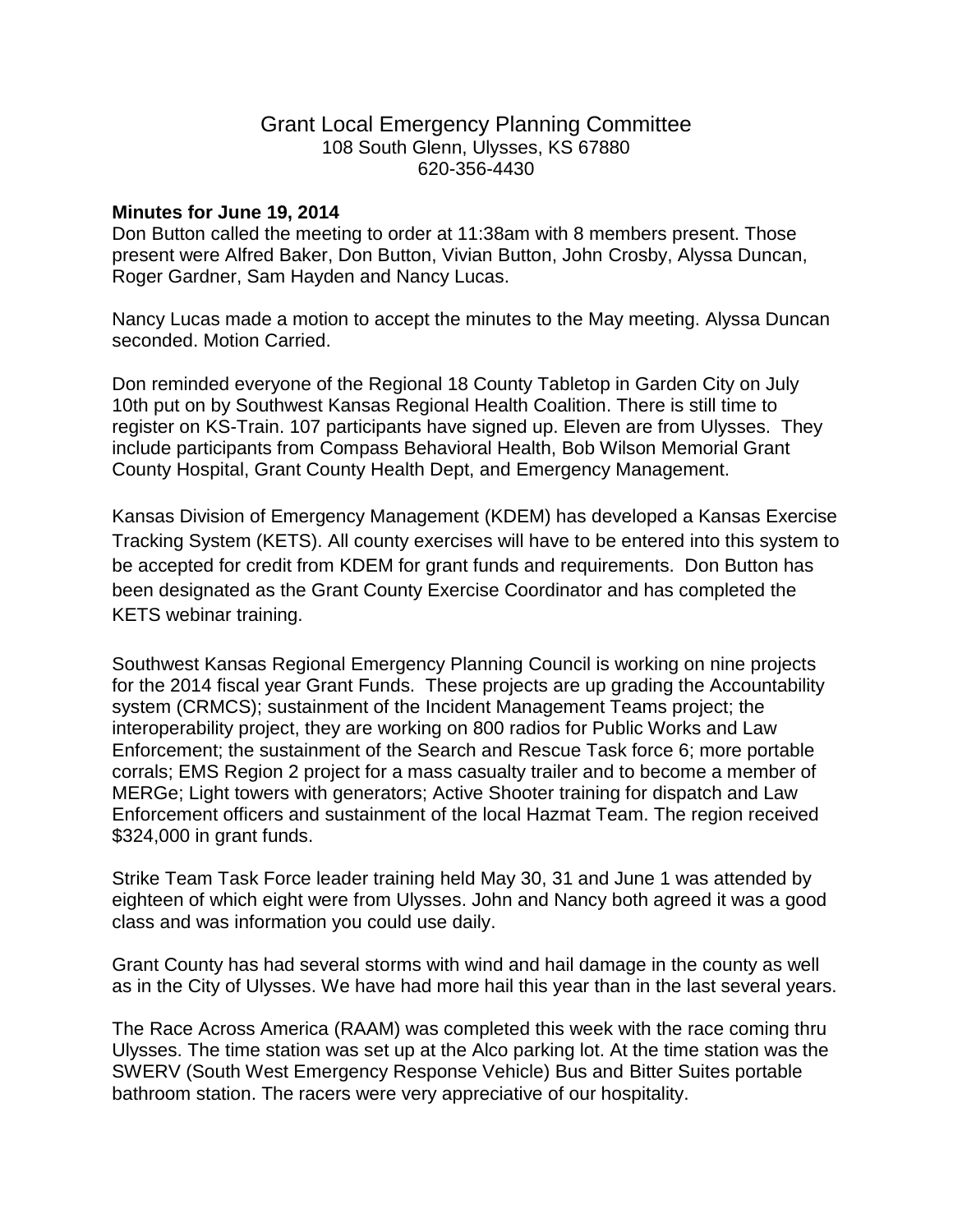The Grant County Fair starts July 12 and goes thru the 19. Our next LEPC meeting will be held at the Emergency Management Booth at the fair on July 17.

The 2014 Kansas Preparedness and Human Services in Disaster Summit will be July 25-26 in Topeka. The 2014 KDEM Training Cadre Meeting will be July 15. Don hopes to be able to bring more training to the area for next year.

Tim Dieker from Chaosland, talked to Don. He stated all of their chemicals are under the reportable quantity amounts but he will send a list of what they have for the Fire Department and LEPC

NextGen-911Grant County is working with the providers and giving them the information they need to put the proposal together.

Insurance Safety Organization (ISO) audit was conducted this week. It looks at water amounts and fire trucks we have per population, business and coverage area. It will take four to six months to get the results. This is used to help determine insurance rates.

Upcoming training in Kansas from Kansas Division of Emergency Management website Homeland Security Exercise and Evaluation Program (HSEEP) July 8 to 10 in Newton, G202 Debris Management Planning on Dec 9-11 Location to be determined, G489 July 15 Management of Spontaneous Volunteers in Disaster at Jetmore, and PER-902 Hospital Emergency Response Training for Mass Casualty Incidents in Hugoton June 25 or 26. Or you can go to the website and get the full list <http://www.kansastag.gov/KDEM.asp?PageID=266>.

Roger Gardner, Pioneer Communications, stated they hope to be done with the fiber optics in 3 or 4 months.

Alyssa Duncan, Linn Energy, thanked the Fire Department and Emergency Management for the HazMat suits. The replacements suits should be coming in soon. This saved them a lot of down time. Linn Energy and XTO made an agreement to exchange some properties. OXY USA was purchased by Merit Energy Company.

Sam Hayden, USD 214, stated they still need bus drivers. They are reseeding the football field. They are having trouble with people getting on the field and tearing up the field and other things. Sam asked if Don could do some 800HMz radio training in September. Nancy from the hospital also would like 800MHz radio training. They will set up a date and conduct the training.

John Crosby, Fire Chief, said they had been busy getting ready for the ISO audit and the 2015 budget. They had reports of several lightning strikes starting fires, but most were out before they got there. They have had several other fires. He has requested a new fire truck to replace a 33 year old truck. Our Fire Department has been training with Stanton County and Satanta Fire Department. This has gone very well and they will try